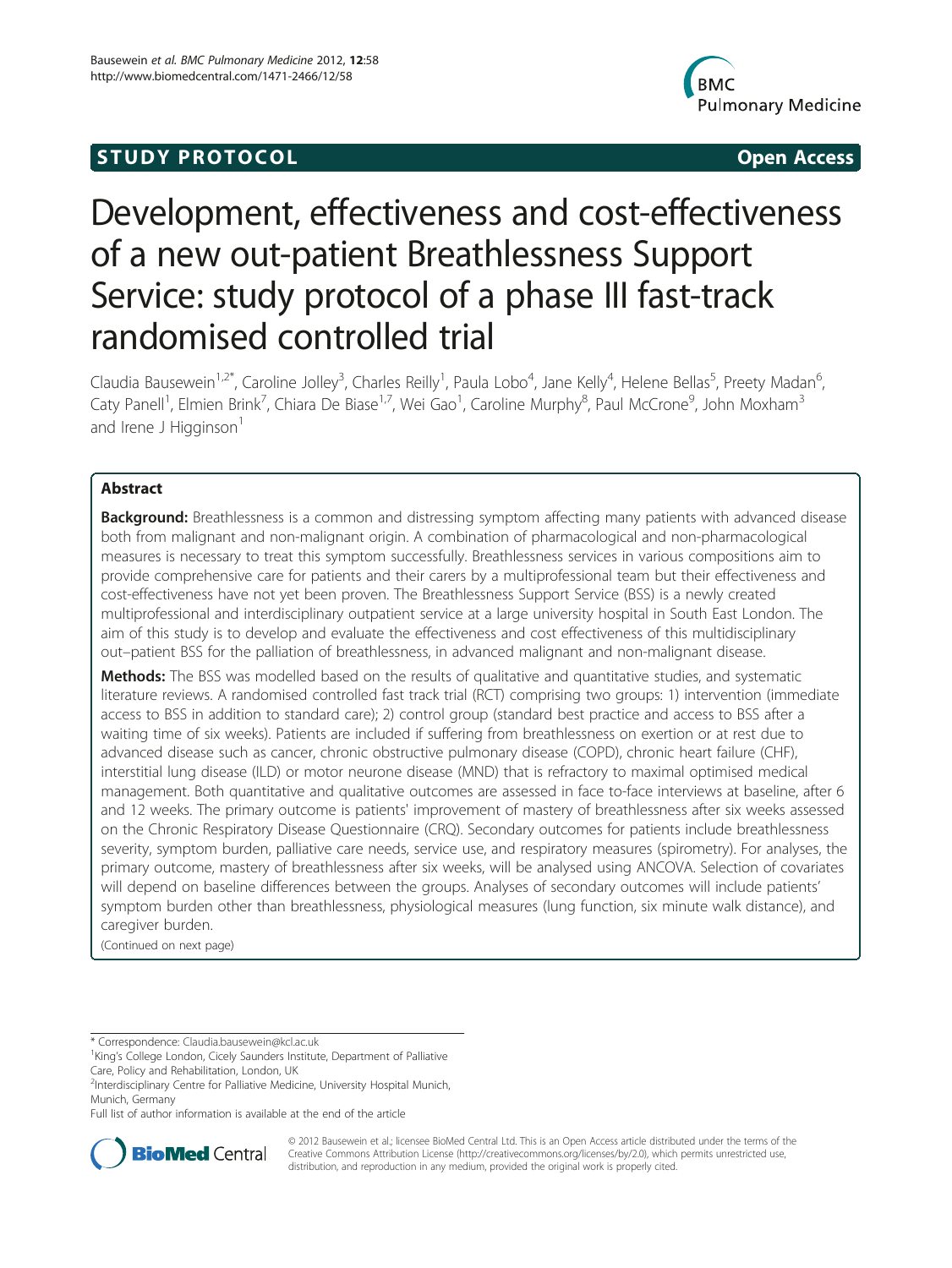#### (Continued from previous page)

Discussion: Breathlessness services aim to meet the needs of patients suffering from this complex and burdensome symptom and their carers. The newly created BSS is different to other current services as it is run in close collaboration of palliative medicine and respiratory medicine to optimise medical care of patients. It also involves professionals from various medical, nursing, physiotherapy, occupational therapy and social work background.

Trial registration: ClinicalTrials.gov (NCT01165034)

# Background

Breathlessness is a common, distressing symptom in advanced malignant and non-malignant disease, causing considerable disability for patients, and anxiety and social isolation for family and carers [\[1-3](#page-8-0)]. Breathlessness is particularly prevalent and difficult to manage in the late terminal stages of disease. Studies have shown that 94% of patients with chronic lung disease [[4\]](#page-8-0), 78% of those with lung cancer [\[5](#page-8-0)] and more than 50% of patients with heart disease [\[6](#page-8-0)] suffer from breathlessness in the last year of life. Most studies examining the progression of breathlessness in cancer over time show increased severity of breathlessness towards death [\[7,8](#page-8-0)]. The US SUPPORT study reported that around 70% of COPD patients experienced moderate to severe breathlessness in the last six months of life, increasing to more than 80% over the final 3 days [\[4](#page-8-0)]. As a result, breathlessness in end-stage disease is responsible for significant healthcare resource usage with up to 60% hospital admission rates in patients presenting with breathlessness to a cancer treatment centre [\[9](#page-8-0)].

Once treatment aimed at slowing progression of the underlying disease has been optimised, palliation of breathlessness usually involves a combination of pharmacological (opioids, benzodiazepines, oxygen therapy) and non-pharmacological (rollator devices, fan therapy, breathing control) strategies but one single intervention will probably not help sufficiently with breathlessness [[10\]](#page-8-0). Multidisciplinary rehabilitation programmes, incorporating exercise training and education, have been shown to reduce breathlessness and improve exercise capacity in COPD [[11\]](#page-8-0), heart failure [[12\]](#page-8-0), and cancer [[13](#page-8-0)]. However, patients with advanced disease are often too ill to attend pulmonary rehabilitation programmes. In the 1990s, Corner et al developed and tested a nursing clinic for lung cancer patients offering breathing control, activity pacing, relaxation techniques, and psychosocial support [[14](#page-8-0),[15](#page-8-0)]. In a multi-centre RCT, the intervention group had significantly less breathlessness, better performance status, and lower levels of depression compared to best usual care [\[14\]](#page-8-0). Based on these experiences, Booth et al developed a multiprofessional Breathlessness Intervention Service (BIS) [[16](#page-8-0),[17](#page-8-0)] which is currently under evaluation following the MRC framework for complex interventions [[18\]](#page-8-0). The BIS is

offering specialist advice to manage breathlessness in patients with disease of any aetiology. The accessibility of breathlessness services is, however, not uniform across the NHS. Difficulties with provision result, in part, from a lack of evidence as to the most effective, and cost-effective, organisational strategies.

We therefore designed a study to develop and evaluate a new multiprofessional and interdisciplinary Breathlessness Support Service (BSS) in Southeast London for people suffering from breathlessness due to advanced disease and their families/carers. We present the protocol of the intervention and the trial to ensure independence of the results and to stimulate criticism and suggestions from the journal readers.

#### Aims and objectives

The aim of this study is to develop and evaluate the effectiveness and cost effectiveness of a multidisciplinary out–patient Breathlessness Support Service (BSS) for the palliation of breathlessness, in advanced malignant and non-malignant disease at King's College Hospital London.

#### Objectives are:

- 1. To assess the effect of the BSS on patients' mastery of breathlessness and other breathlessness measures.
- 2. To assess the effect of the BSS on physiological outcome measures.
- 3. To assess the effect of the BSS on caregiver burden.
- 4. To compare NHS resource usage and costs in the two study arms.
- 5. To explore patients' experiences using the BSS.

#### Methods/Design

#### Modelling and development of BSS

The BSS was designed following the Medical Research Council (MRC) Guidance for the development and evaluation of complex interventions [[18,19\]](#page-8-0). This approach has been used to develop and evaluate a range of services and interventions in palliative care [[16,20\]](#page-8-0). This phase III study builds on already completed pre-clinical/ theoretical (0), modelling (I) and exploratory (II) phases which are described below.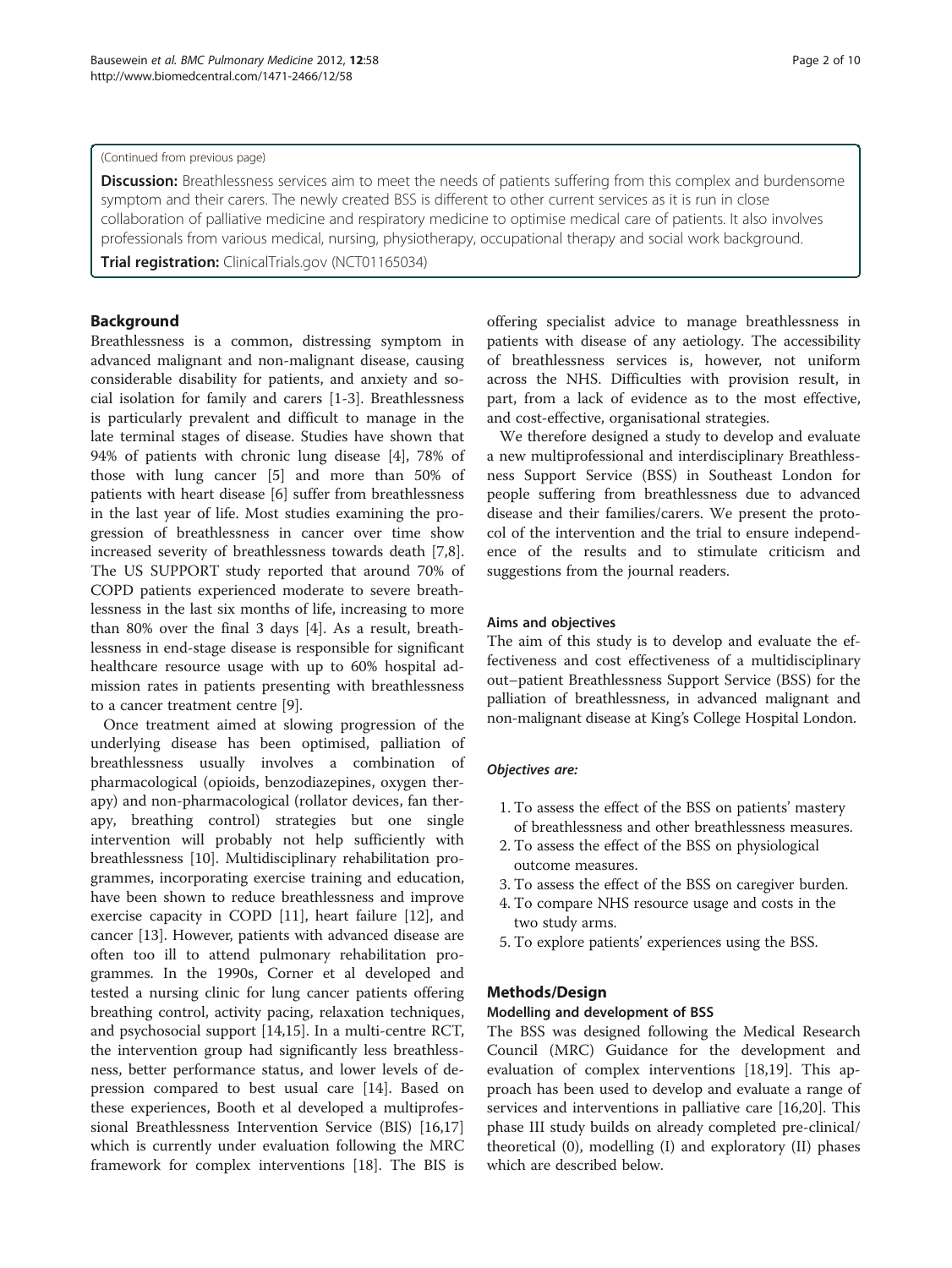#### Phase 0: preclinical/ theoretical phase

The theoretical basis of the BSS was established by reviewing published literature on the impact of breathlessness on healthcare usage in palliative care, and evaluations of breathlessness services that are already in place. The magnitude of the reduction in healthcare resource usage by existing breathlessness advisory services [[21,](#page-8-0)[22\]](#page-9-0) and corroborative evidence from related rehabilitative and educational programmes [\[12,13](#page-8-0)] was also sought. Evidence for the efficacy of pharmacological and non-pharmacological palliation of breathlessness was reviewed [[13,](#page-8-0)[23-25](#page-9-0)]. This allowed specification of the active ingredients of the intervention, in terms of both the personnel mix and management strategies that would be offered in the service.

#### Phase I: modelling

We conducted qualitative interviews with over 80 patients with COPD, motor neuron disease, and cancer, and their families and caregivers both in the clinical setting (rehabilitation classes, out-patient clinics)[\[26-29](#page-9-0)], and informally in patient groups such as the British Lung Foundation Breathe Easy groups. Patients', carers' and healthcare professionals' views on factors precipitating emergency health resource use, such as Accident and Emergency visits were also sought. The issues raised have focussed our intervention and include: need to provide educational and training material, need to have a multi-professional approach, need to include an optional home visit assessment, the need to have a plan of how to deal with crises and need to include support for caregivers. These patient interviews have helped to define our target group, to better understand the relationships between the proposed components of the breathlessness service, and the potential for improved cost-effectiveness of the service compared to best usual medical care. In addition, we have consulted widely within the King's College Hospital Trust.

#### Setting

The BSS is provided as an outpatient clinic based in the Cicely Saunders Institute at King's College Hospital in Southeast London. The hospital serves an estimated population of 3.5 million people, and has approximately 1400 hospital admissions for breathlessness (=3700 bed days) per year. The area has a network of palliative care services including hospices, community services and hospital support teams, co-ordinated through the South London Palliative Care Network and other regionally based networks.

#### Study design of phase III RCT

A randomised controlled fast track trial (RCT) comprising two groups: 1) intervention (immediate access to BSS in addition to standard care); 2) control group (standard best practice and access to BSS after a waiting time of six weeks). Consenting participants are randomly allocated to one of the groups after baseline assessment. The fast track design gives all patients the opportunity to access the service. Patients will continue to have the same access to specialist medical and palliative care services as was available to them prior to entry into the trial. This approach is based on a similar study design developed by Higginson et al, to evaluate the effectiveness of a new palliative care and neurology service for patients severely affected by Multiple Sclerosis [[20](#page-8-0)].

#### Inclusion criteria

Patients suffering from breathlessness on exertion or at rest due to advanced disease such as cancer, chronic obstructive pulmonary disease (COPD), chronic heart failure (CHF), interstitial lung disease (ILD) or motor neurone disease (MND). The underlying disease should be optimally medically managed. Patients must be able to engage with short term physiotherapy. If patients are suffering from acute exacerbations, they are put on a waiting list for two weeks and are then entered into the trial.

#### Exclusion criteria

Patients with breathlessness of unknown cause, and patients with a primary diagnosis of chronic hyperventilation syndrome are excluded from study participation. Patients are also excluded if they are too ill to come to the clinic, and are unable to provide informed consent either due to cognitive problems or to the severity of their illness.

#### Intervention

The BSS is a multi-professional and interdisciplinary service provided by two doctors, a clinical nurse specialist for lung cancer, a respiratory physiotherapist, an occupational therapist, and a social worker. Doctors come from a palliative medicine and a respiratory medicine background.

Out-patient clinics take place once a week. Patients are invited to come twice to the clinic within 4 weeks and will also receive a home visit. Patients see 1-2 health professionals per visit. Each patient is discussed by the respiratory and palliative care professionals before the patient is seen. The patient is reviewed by the respiratory doctor first, who then hands over to the palliative care professional after seeing the patient. Details of the service are given in Table [1](#page-3-0).

At the first meeting, patients receive an information pack with five fact sheets on breathlessness, a breathlessness mantra, a relaxation CD, a hand-held fan, and information about cooling the face, e.g. with a small spray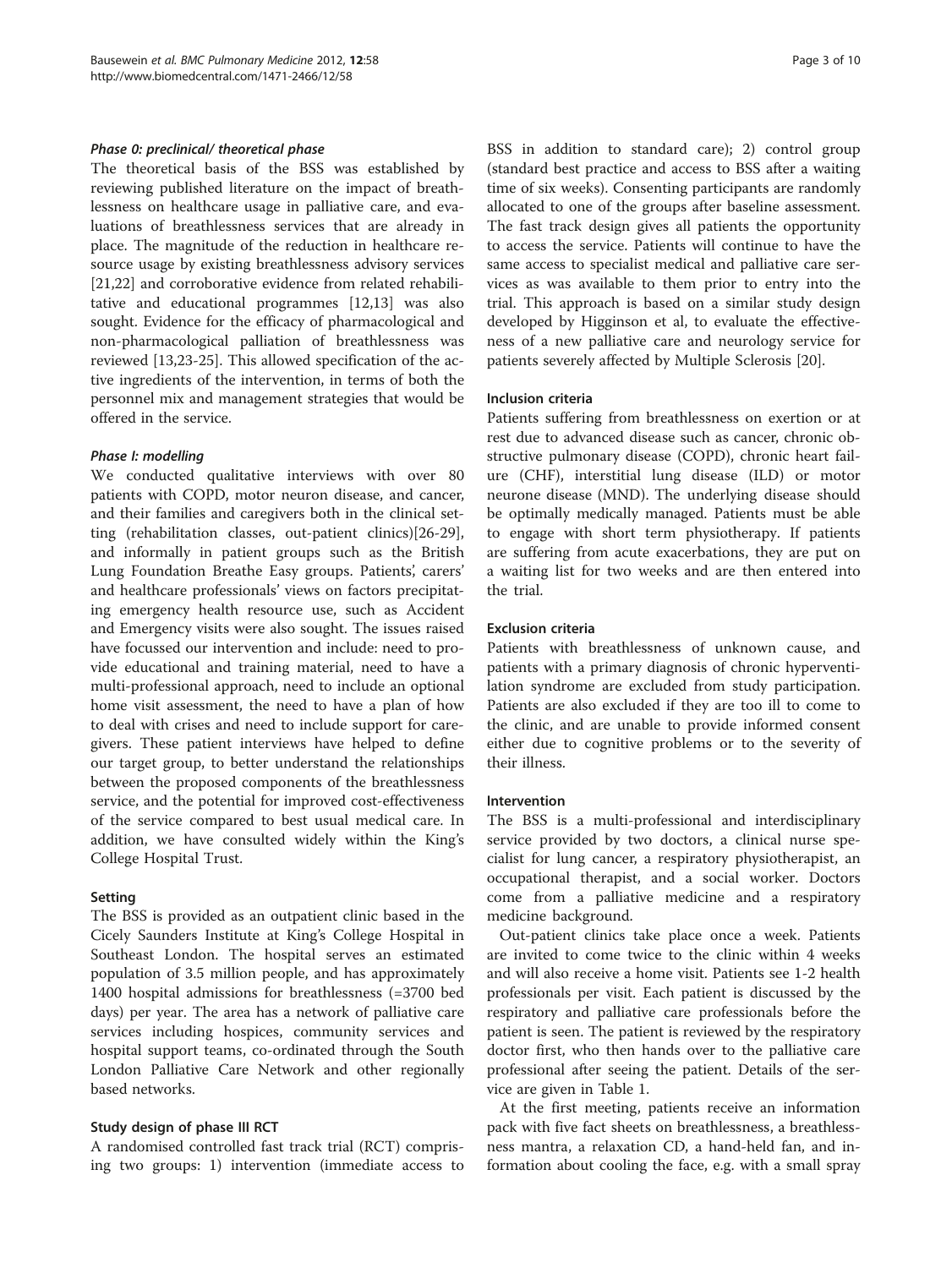# <span id="page-3-0"></span>Table 1 Details of Breathlessness Support Service

| Time                     | Type of contact<br>with clinic   | <b>Content of meeting</b>                                                                                                    |  |  |
|--------------------------|----------------------------------|------------------------------------------------------------------------------------------------------------------------------|--|--|
| Week 1                   | First outpatient<br>clinic visit | Contact with respiratory medicine                                                                                            |  |  |
|                          |                                  | • explore the symptom of breathlessness and its triggers                                                                     |  |  |
|                          |                                  | • establish underlying cause of breathlessness                                                                               |  |  |
|                          |                                  | · optimise disease-orientated management                                                                                     |  |  |
|                          |                                  | • review of previous investigations                                                                                          |  |  |
|                          |                                  | Contact with palliative medicine                                                                                             |  |  |
|                          |                                  | • experience of breathlessness                                                                                               |  |  |
|                          |                                  | • development of crises plan                                                                                                 |  |  |
|                          |                                  | • burden on patient & family                                                                                                 |  |  |
|                          |                                  | • symptom burden (other than breathlessness)                                                                                 |  |  |
|                          |                                  | · psychosocial & spiritual issues                                                                                            |  |  |
|                          |                                  | • introduction of non-pharmacological measures such as rollator and hand-held fan                                            |  |  |
| Week 2 – 3<br>Week 2 - 3 | Home visit<br>Telephone call     | Based on the patients' needs as assessed during home visit:                                                                  |  |  |
|                          |                                  | Physiotherapy input                                                                                                          |  |  |
|                          |                                  | • review of the positions of breathlessness                                                                                  |  |  |
|                          |                                  | • provision of a walking aid                                                                                                 |  |  |
|                          |                                  | • breathing control techniques and anxiety-panic cycle                                                                       |  |  |
|                          |                                  | • management of exacerbations in COPD                                                                                        |  |  |
|                          |                                  | • home programme of exercise (DVD, personalised sheet)                                                                       |  |  |
|                          |                                  | • cough minimisation techniques                                                                                              |  |  |
|                          |                                  | • pacing and fatigue management                                                                                              |  |  |
|                          |                                  | • sputum clearance techniques                                                                                                |  |  |
|                          |                                  | • ambulatory oxygen assessments                                                                                              |  |  |
|                          |                                  | • referral to pulmonary rehabilitation                                                                                       |  |  |
|                          |                                  | Occupational therapy input                                                                                                   |  |  |
|                          |                                  | • assessment of ADL (mobility / transfers, self care and domestic ADL)                                                       |  |  |
|                          |                                  | • assessment for aids and minor adoptions and referral for provision of equipment                                            |  |  |
|                          |                                  | • wheelchair prescription                                                                                                    |  |  |
|                          |                                  | • education on planning, pacing and energy conservation techniques to patients and carers                                    |  |  |
|                          |                                  | • referral to other community services (local / out of area), as appropriate                                                 |  |  |
|                          |                                  | • assessment of need for social support and liaison with the BSS social worker, as appropriate                               |  |  |
|                          |                                  | • liaison with the BSS team regarding interventions and feedback                                                             |  |  |
|                          |                                  | Social worker input                                                                                                          |  |  |
|                          |                                  | patient and or carer assessment including understanding of disease and symptoms &<br>information needs and coping strategies |  |  |
| Week 4 - 5               | second clinic visit              | Contact with palliative medicine                                                                                             |  |  |
|                          |                                  | • re-evaluation of breathlessness and other symptoms                                                                         |  |  |
|                          |                                  | • checking of interventions                                                                                                  |  |  |
|                          |                                  | • referral to medical and/or palliative care services if appropriate                                                         |  |  |
|                          |                                  | · discharge from service                                                                                                     |  |  |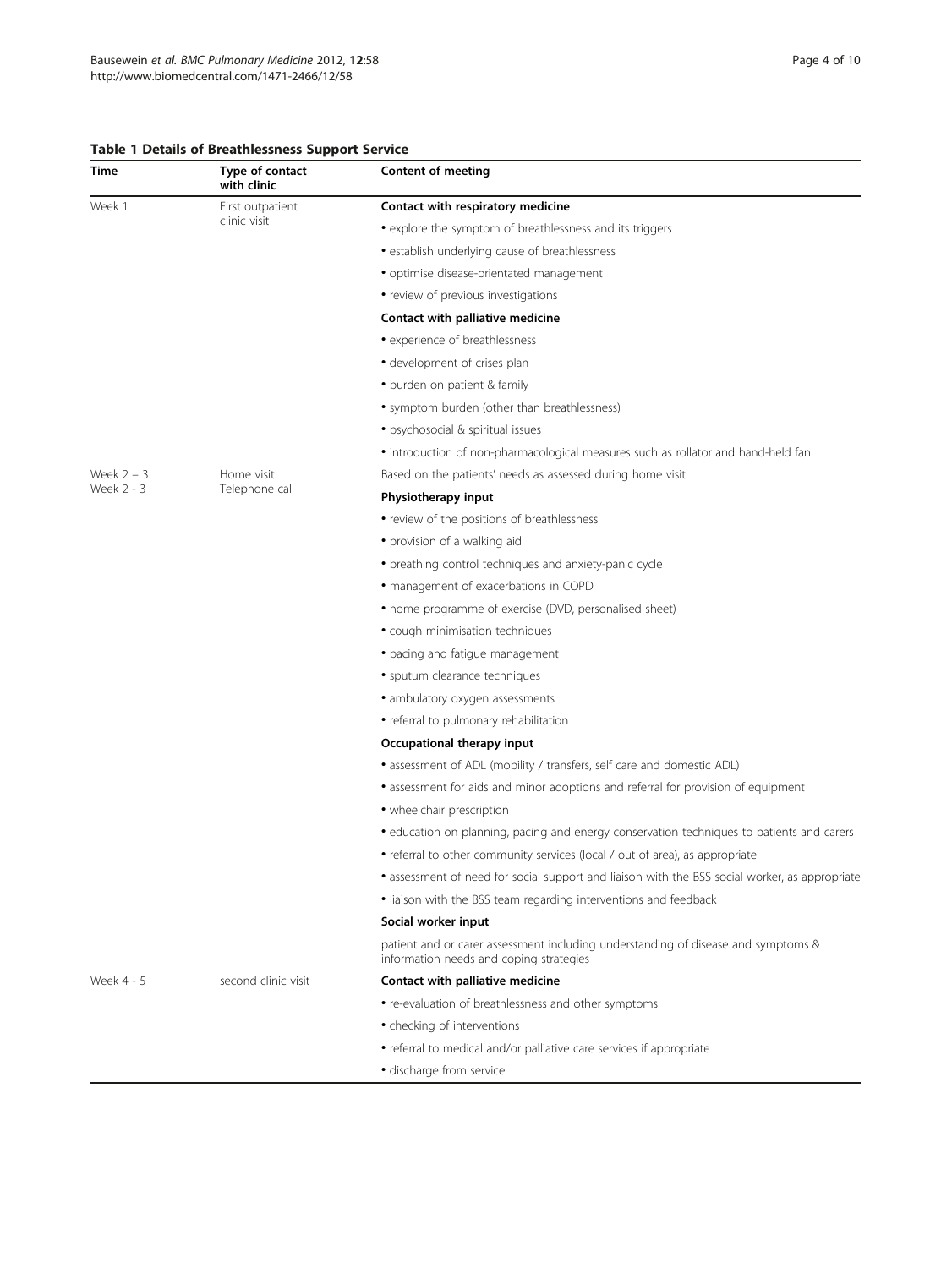bottle spraying fine mist. The fact sheets were developed by Sara Booth et al in Addenbrooke's Hospital, Cambridge [\(www.cuh.org.uk/addenbrookes/services/clin](http://www.cuh.org.uk/addenbrookes/services/clinical/breathlessness_intervention_service/patient_information_leaflets.html)[ical/breathlessness\\_intervention\\_service/patient\\_informa](http://www.cuh.org.uk/addenbrookes/services/clinical/breathlessness_intervention_service/patient_information_leaflets.html)[tion\\_ leaflets.html](http://www.cuh.org.uk/addenbrookes/services/clinical/breathlessness_intervention_service/patient_information_leaflets.html)), containing information on breathless ness: information and commonly asked questions; managing breathlessness; handheld fan; positions to ease breathlessness; a distraction technique: using the five senses. If necessary, patients are also provided with information more tailored to their specific needs.

The patients receive a letter after the clinic visits with copies to the GPs and the referrers summarizing what has been discussed and recommended.

After the first appointment in the clinic and initial screening of patients' needs, the physiotherapist (PT) in liaison with the occupational therapist (OT) provides support within three weeks of patient's first attendance at the clinic. After arranging a suitable time by telephone either PT or OT visits the patients at home or a joint home visit is considered, as necessary. OT and PT aim to facilitate independence, safety and quality in daily activities, using a client centred approach. The visits aim to identify and modify domestic factors that may be negatively impacting on breathlessness and create an individualised functional programme. The therapists also refer to other rehabilitation if appropriate.

Following their initial clinic visit each patient and/or carer will be contacted via telephone by the BSS social worker and assessed to see whether subsequent social work involvement is indicated or referral to other supportive services are required.

# Control group

Patients randomised to the control group continue with optimal medical management as prescribed by their healthcare provider with the same access to generalist (GP, district nurse) and specialist medical (respiratory, cardiology, neurology) and palliative care services (community, hospital, hospice) as was available to them prior to entry into the trial. After the final assessment (6-7 weeks), patients will be entered into the intervention arm of the study (the BSS).

# Recruitment procedure

Participants are recruited to the study by referral from respiratory medicine, pulmonary rehabilitation, cardiology, palliative care services, community services, and GPs. The referring clinicians gain permission from patients for their details to be passed to the study team. The clinical research fellow (CRF), using a standard protocol, screens referrals and sends a letter giving information about the trial of the new service and an invitation to participate, before telephoning patients several days after receipt of the letter to agree consent. The CRF then arranges an appointment for the baseline assessment with the patient and, ideally, the carer. This first appointment takes place in the patient's home. At this appointment, written informed consent for participation in the study is obtained from participants.

# Randomisation and blinding

Allocation to the intervention group (IG) or control group is performed by the Clinical Trials Unit at King's College London, following the baseline interview, independently of the research and clinical team. As the group under study is heterogeneous with regard to some key variables, minimisation was chosen as a method for allocation in order to minimise the imbalance between the treatment groups with respect to baseline characteristics [\[30](#page-9-0)]. Factors considered are cancer versus noncancer, breathlessness severity (NRS >3), presence of an informal caregiver and ethnicity (white versus other). The BSS clinical administrator is informed about the allocation via e-mail and sends appointment letters to patients and arranges subsequent clinic appointments. This allows the CRF and the research nurses to be blind to which study arm patients have been assigned. Patients are asked not to tell the CRF and research nurses to which arm they were allocated.

# Timing of data collection

Data is collected simultaneously in both groups, as summarised in Figure [1.](#page-5-0) Baseline data (prior to randomisation) (t1) is collected in each patient's home by the CRF. This includes all questionnaires mentioned below and physiological tests using a portable spirometer (Vitalograph Gold Standard®, Vitalograph<sup>®</sup> Buckingham, UK). Three to four weeks after the baseline assessment all patients receive a telephone call from the CRF, during which each patient completes the mastery section of the CRQ (t2). Baseline assessment measures are repeated in the patients home six to seven weeks after entry to the study (t3). These data will be used for analysis of primary outcomes.

Subsequently, patients complete a second telephone questionnaire as previously described between week nine and ten of the study (t4). Finally baseline measures are repeated between week 12 and 13 in all patients (t5), these data will be used for analysis of secondary outcomes.

The timing of interventions and data collection has been designed to allow for short disease trajectories in patients with cancer and minimise patient burden, whilst allowing time for interventions to have the desired effect. Four weeks is considered to be the minimum length of pulmonary rehabilitation programmes that give a clinically significant benefit [[31](#page-9-0)]. Measures for each time points are displayed in Table [2.](#page-5-0)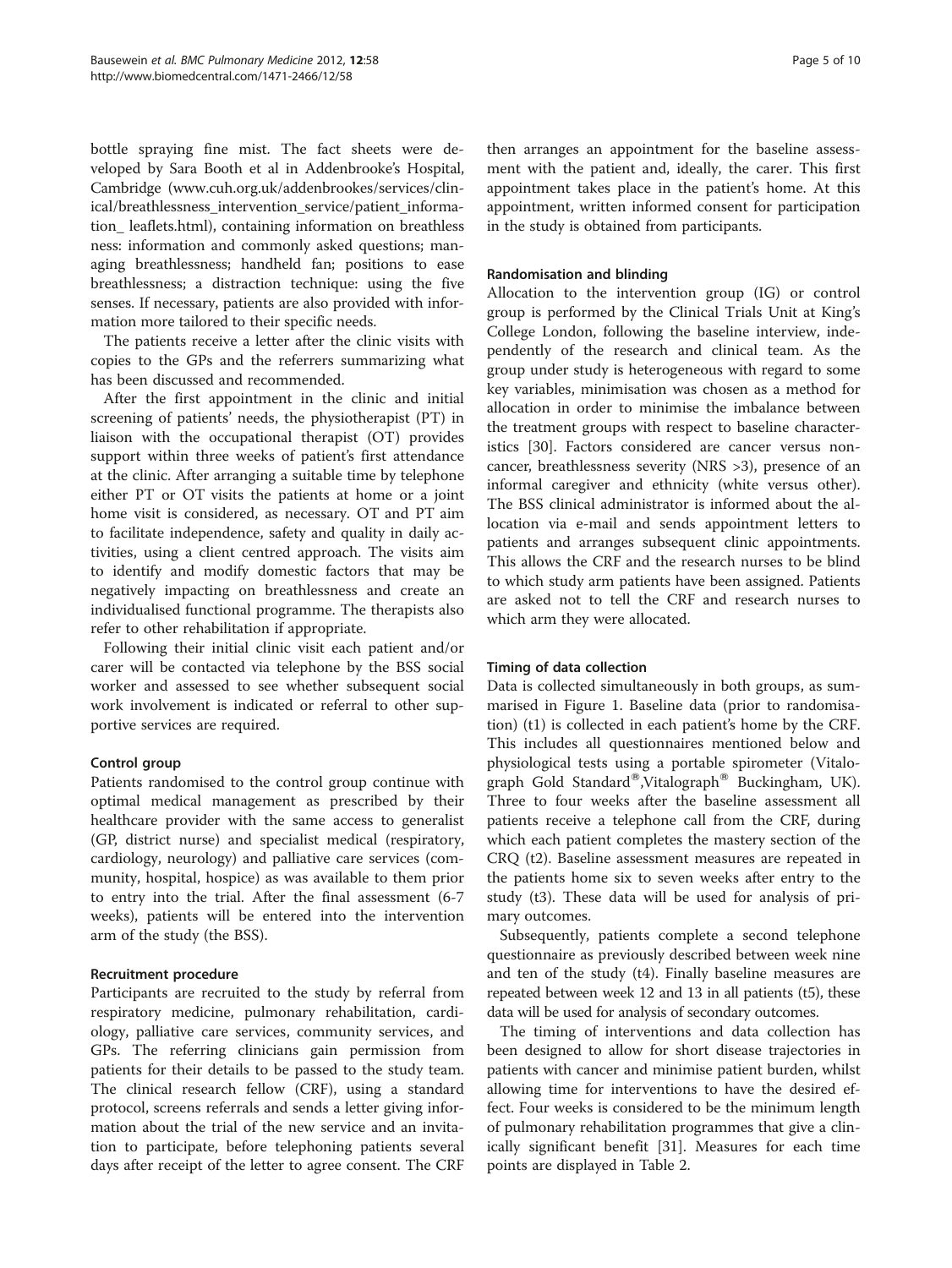<span id="page-5-0"></span>Bausewein et al. BMC Pulmonary Medicine 2012, 12:58 Page 6 of 10 http://www.biomedcentral.com/1471-2466/12/58



#### Table 2 Measures for each time point

|                                                     | <b>Baseline</b>       | 4 weeks<br>(telephone) | 6 weeks | 8 weeks<br>(telephone) | 12 weeks |
|-----------------------------------------------------|-----------------------|------------------------|---------|------------------------|----------|
| Chronic Respiratory Disease Questionnaire (CRQ)     | $\boldsymbol{\times}$ | X                      | X       | X                      | X        |
| NRS breathlessness                                  | X                     |                        | X       |                        | X        |
| Dyspnoea 12                                         | X                     |                        | X       |                        | X        |
| Palliative Care Outcome Scale (POS)                 | X                     |                        | X       |                        | X        |
| POS Symptom Scale (POS-S)                           | X                     |                        | X       |                        | X        |
| London Chest Activity of Daily Living Scale (LCADL) | $\times$              |                        | X       |                        | X        |
| Hospital Anxiety and Depression Scale (HADS)        | X                     |                        | X       |                        | X        |
| EuroQol (EQ-5D)                                     | X                     |                        | X       |                        | X        |
| Zarit Burden Inventory                              | X                     |                        | X       |                        | X        |
| Client Service Receipt Inventory (CSRI)             | X                     |                        | X       |                        | X        |
| Spirometry                                          | X                     |                        | X       |                        | X        |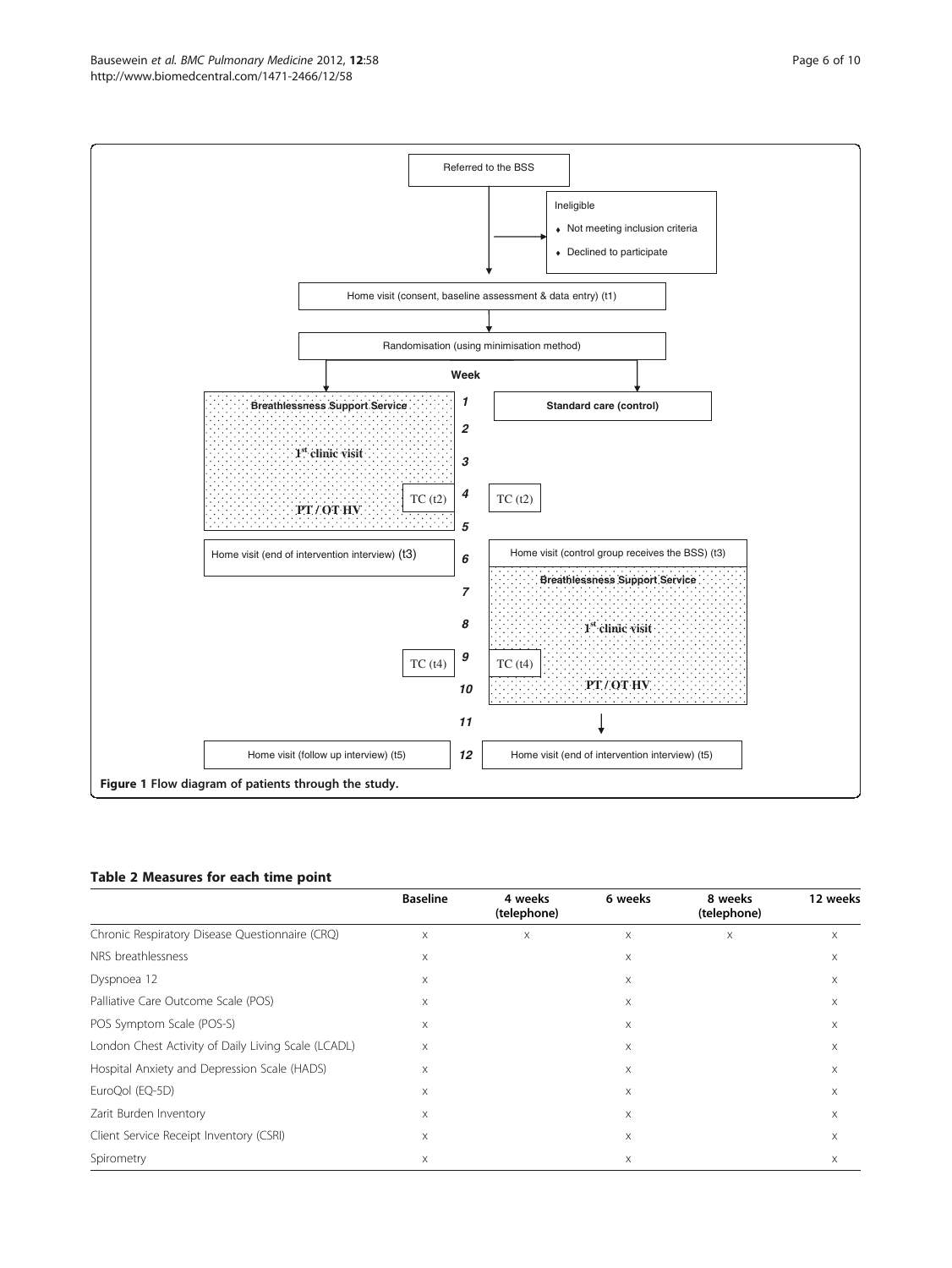#### Outcome measures

Both quantitative and qualitative outcomes are assessed. Baseline data includes age, sex, clinical diagnosis, height, weight and smoking history. Data are collected from participants by face-to-face interviews at two timepoints and telephone interviews.

# Primary outcome measure

The primary outcome is improvement of mastery of breathlessness after 6 weeks, as assessed by a change in the score in the Mastery domain of the Chronic Respiratory Disease Questionnaire (CRQ) [[32](#page-9-0)]. Questions within this domain relate to breathlessness. The CRQ is a multidimensional tool, and is one of the most widely used measures of quality of life (QOL) in chronic respiratory disease. The CRQ is an interview administered questionnaire, but a self-administered version maintains validity and responsiveness [\[33](#page-9-0)].

# Secondary outcome measure

Breathlessness A Numerical Rating Scale (NRS) [[34](#page-9-0)] is used as secondary outcome measure to assess the intensity of the sensation of breathlessness on average, at worst, at rest and on exertion over the last 24 hours. The NRS correlates highly with the visual analogue dyspnoea scale [[34\]](#page-9-0), and has the advantage of being able to be used during the telephone assessments. In addition, we included the Dyspnoea 12, a newly validated measure which provides a global score of breathlessness severity that incorporates both "physical" and "affective" aspects, and can measure dyspnoea in a variety of diseases [[35](#page-9-0)].

Symptom-related QOL The Palliative care Outcome Scale (POS) and POS-symptoms are used to assess and quantify palliative care symptoms in addition to breathlessness [[36](#page-9-0)]. The London Chest Activity of Daily Living Scale (LCADL) is used to assess the impact of the service on activities of daily living. The LCADL has been used as an outcome measure in COPD, and has been shown to be valid, reliable and responsive to change [[37](#page-9-0)]. The Hospital Anxiety and Depression Score is used to screen patients for anxiety and depression [[38](#page-9-0)], and the EQ-5D [\[39\]](#page-9-0) is used as a generic health-related QOL measure. EQ-5D is a standardised instrument for use as a measure of health outcome and is especially suited to cost-effectiveness analyses as it can be used to generate quality-adjusted life years (QALYs). It is applicable to a wide range of health conditions and treatments, and provides a simple descriptive profile and a single index value for health status. Carer burden is assessed using the Zarit Burden Inventory [\[40](#page-9-0)].

Service use Contacts with the BSS are recorded centrally. The Client Service Receipt Inventory (CSRI) is used to record other service use in the three-month period prior to baseline assessment and then for each follow-up period. The CSRI has been used in over 200 studies to assess costs and takes approximately 20 minutes to complete. Services included will be health care (primary and secondary), medication, social care and informal care from family/friends. The CSRI has not previously been used specifically in a breathless population, therefore we adapted the CSRI for this study. Lost work time for patients and carers will be recorded.

Physiological measures These include spirometry (forced expiratory volume in 1s  $[FEV<sub>1</sub>]$ , slow vital capacity [VC], peak expiratory flow rate [PEF]), performed in accordance with the American Thoracic Society guidelines [\[41\]](#page-9-0). The highest value for  $FEV<sub>1</sub>$ , VC and  $PEF$ from three reproducible efforts will be recorded and compared to predicted normal values [[41](#page-9-0)]. Pulse oximetry is measured at rest and during the six minute walk test [\[42](#page-9-0)] in all participants.

When attending the clinic, patients are asked to perform a six minute walk test as a field test of exercise capacity. The distance walked (6 minute walk distance, [6MWD]) has demonstrated strong correlation with peak rate of oxygen uptake, maximum work rate [[43](#page-9-0)] and prognosis in patients with lung cancer [[44\]](#page-9-0) and chronic respiratory disease [\[45](#page-9-0)].

Patients experience with the BSS A subsample of patients will be interviewed using semi structured in– depth interviews to understand how the intervention might work and what positive and negative aspects patients experienced. Patients will be identified using a sampling frame (see Table [3\)](#page-7-0). The interviews will follow a topic guide which includes questions on patients' experience and views regarding service provision, location of the service, help and information received, and impact of service. The interviewer will have had no previous contact with the patient during the BSS contact. Interviews will take place at the end of the 12 weeks period when patients have attended the BSS.

#### Sample size calculation

There are limited data to provide estimates for a sample size calculation and this study will inform calculations for the future. Based on the primary outcome, the mastery domain on the CRQ [\[32](#page-9-0)]to detect a mean difference of 0.70 on this 7 point scale with a standard deviation of 1 [\[46](#page-9-0)], and at 5% significance level, power of 80% we would require at least 33 patients in each group. Due to the advanced stage of illness in the patients we estimate an attrition rate of 40% which means that we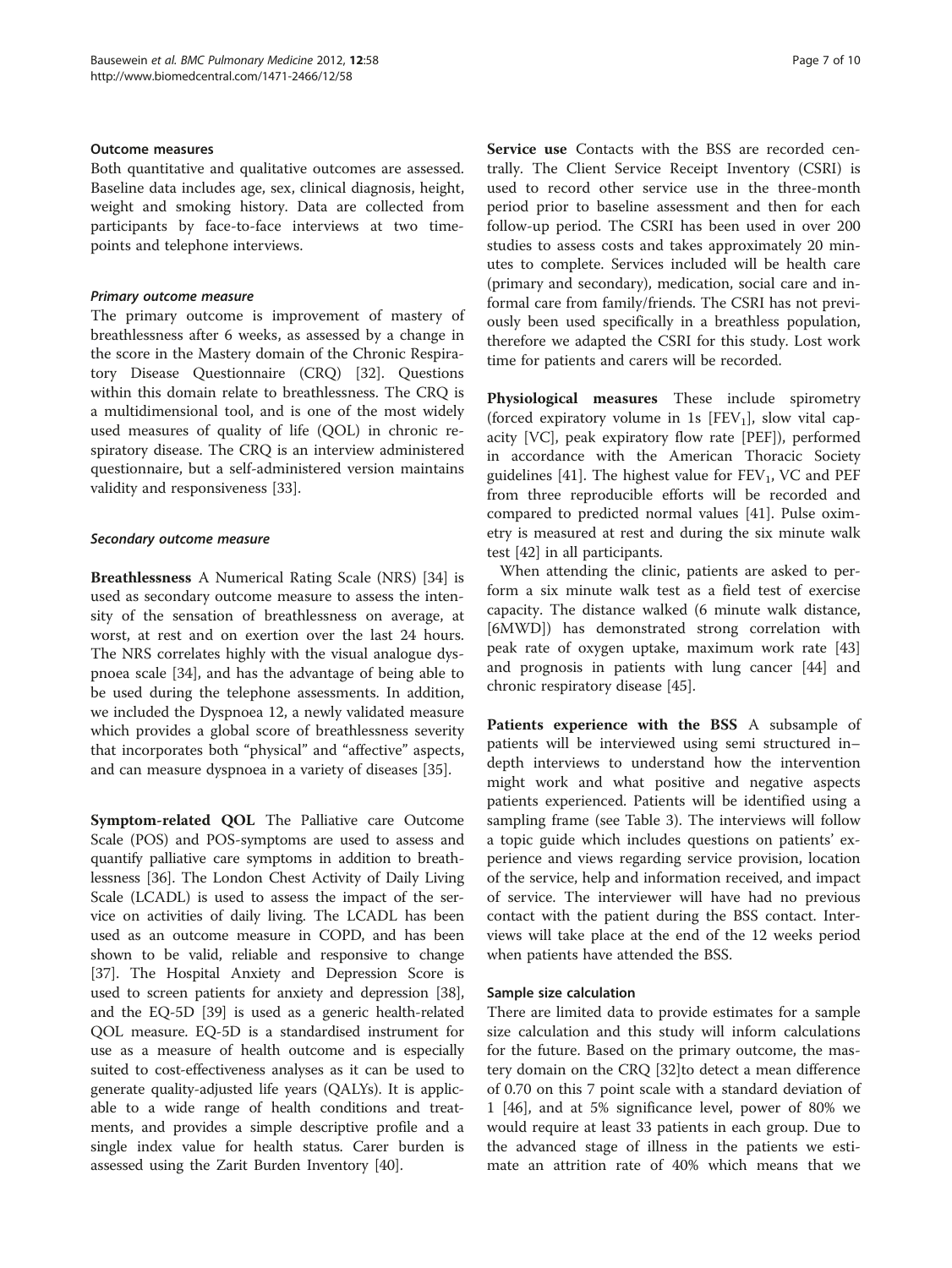<span id="page-7-0"></span>

|                             | Cancer       | Non-cancer (COPD/ CHF/ILD etc.) |
|-----------------------------|--------------|---------------------------------|
| Severity of breathlessness  |              |                                 |
| $NRS < 3$ 4 – 6             |              | $4 - 6$                         |
| $NRS \ge 3$ 4 - 6           |              | $4 - 6$                         |
| Sex                         |              |                                 |
|                             | male $4-6$   | $4 - 6$                         |
|                             | female $4-6$ | $4 - 6$                         |
| Age                         |              |                                 |
| $< 50$ years $2 - 3$        |              | $2 - 3$                         |
| $50 - 65$ years $2 - 3$     |              | $2 - 3$                         |
| $\geq 65$ years $2 - 3$     |              | $2 - 3$                         |
| Caregiver situation         |              |                                 |
| living with caregiver $4-6$ |              | $4 - 6$                         |
| no caregiver $4-6$          |              | $4 - 6$                         |
| Intervention                |              |                                 |
| Fast-track $4-6$            |              | $4 - 6$                         |
| Waiting list $4-6$          |              | $4 - 6$                         |
| <b>Total</b>                | 10           | 10                              |

would aim to recruit at least 110 patients, which over 12 months, would be 9-10 patients per month. With over 1,000 admissions for breathlessness per year, this should be achieved.

#### Analysis

First, we aim to understand missing data in the study and proportions and reasons for drop out. Second, we will compare baseline data between the intervention and the control group using parametric and non-parametric tests as appropriate. Third, the primary outcome, mastery of breathlessness after six weeks, will be analysed using a t-test if there are no differences between groups or ANCOVA with selection of co-variates depending on baseline differences between the groups. Analyses of secondary outcomes will include patients' symptom burden other than breathlessness, physiological measures, and caregiver burden.

Dealing with missing data will include various imputation methods. The alpha level for all statistical analyses will be set at two-sided 0.05. All analyses will be performed using SPSS software.

Qualitative interviews will be tape-recorded, transcribed verbatim and analysed using content analysis. NVivo is used to facilitate qualitative analyses.

#### Economic evaluation

The service use data recorded with the CSRI will be combined with appropriate unit cost information (for example the annual compendium produced by the Personal Social Services Research Unit at the University of Kent). The costs of the BSS itself will be estimated using local accounting data and information on activity rates. Informal care costs will be estimated using the unit cost of a homecare worker. Lost employment will be costed using average wage rates. Cost data are generally skewed and therefore to make comparisons between the groups bootstrapping methods will be used. Cost-effectiveness will be assessed by combining the data on costs with the data on the mastery domain of the CRQ. Cost-utility estimates will be made using QALYs generated from the EQ-5D. If costs are higher and outcomes better for the BSS then incremental cost-effectiveness ratios will be generated which will indicate the extra cost incurred to achieve an extra unit of outcome. Uncertainty around cost-effectiveness and cost-utility estimates will be explored by resampling from the dataset using bootstrapping, calculating cost and outcome differences for each resample and plotting these on cost-effectiveness planes. Cost-effectiveness acceptability curves will be used to show the probability that the BSS is more costeffective than usual care for a range of values placed on a unit improvement in outcome.

#### Project advisory group

A multidisciplinary project advisory group (PAG) has been established for the duration of the study. The PAG includes clinicians and researchers, and others working with breathless patients. The specialities of respiratory medicine and palliative medicine are represented on the PAG, as are local services that linked with the new breathlessness support service. A patient and carer representative are also PAG members. The PAG meets regularly and also make contact by e-mail and telephone with the project team.

# Ethics approval

Ethics approval for the study was gained from the King's College Hospital ethics committee (Ref. 10/H0808/17). The study meets the requirements of the local Research Governance Framework. The study protocol is registered with ClinicalTrials.gov (NCT01165034).

#### **Discussion**

The complexity of breathlessness, the needs of patients with advanced disease living with this distressing symptom, and the burden of their carers demand a combination of various pharmacological and non-pharmacological interventions. To provide these, various types of breathlessness services have been developed over the last years but their effectiveness and especially cost-effectiveness remains to be shown.

The BSS introduced here was developed following the MRC framework for complex interventions. Building on previous own research [\[13,](#page-8-0)[26-28,47](#page-9-0)] and experiences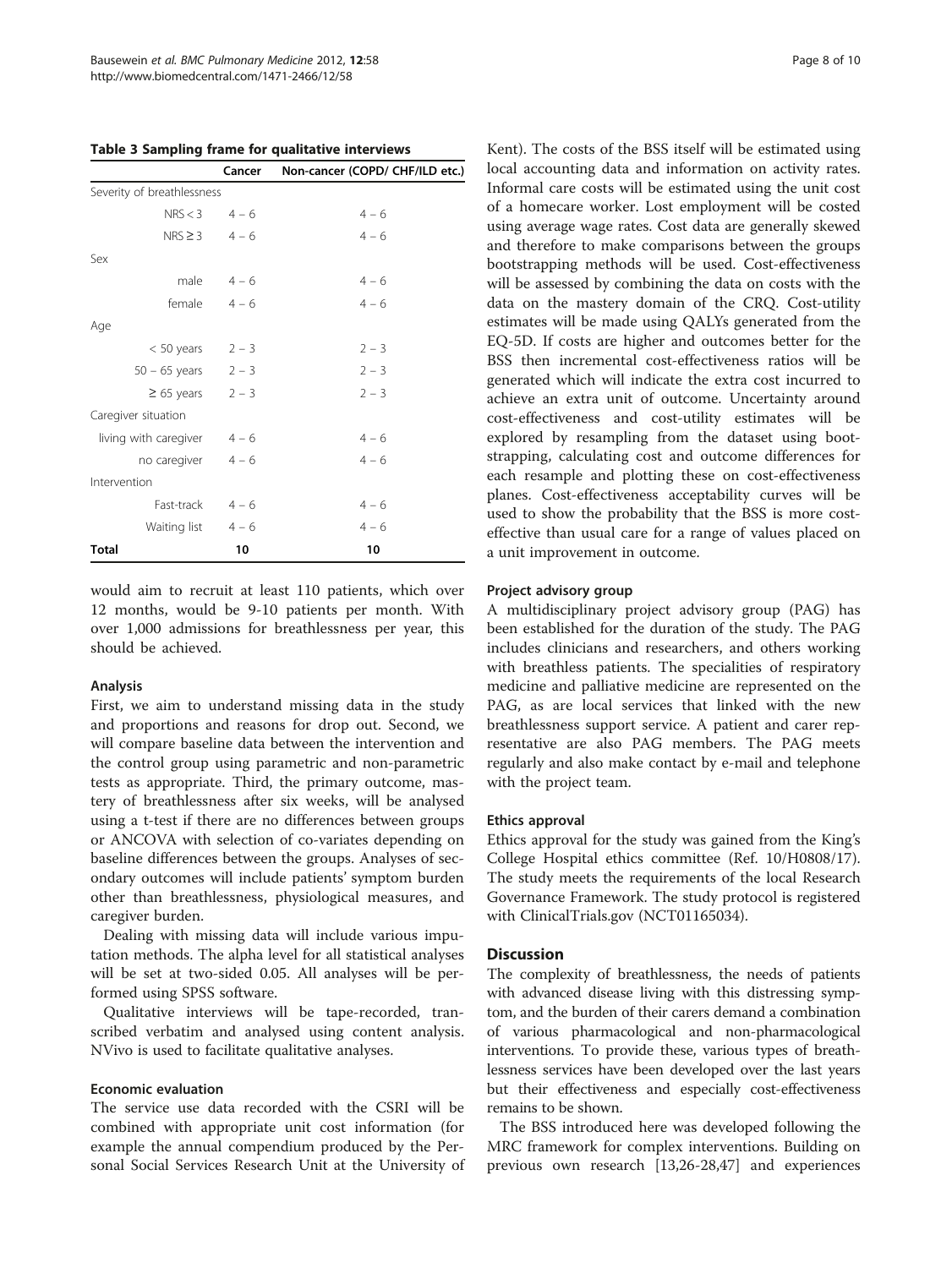<span id="page-8-0"></span>from colleagues in Cambridge [16,17[,48](#page-9-0)] we modelled our service to fit the needs of an ethnically diverse population in South East London. Although there are some similarities to the BIS in Cambridge such as multiprofessional support, service for cancer and non-cancer patients, and short-term intervention with consecutive discharge of patients, there are also some pronounced differences. We recognised the need to introduce respiratory expertise in such a service and therefore run, for the first time, an interdisciplinary breathlessness service with colleagues from palliative medicine and respiratory medicine. This allows us to provide special expertise to optimise treatment of the underlying disease but also to include physiological measures in the assessment of patients and the evaluation of the service such as lung function and exercise capacity to better describe the sample and to understand the potential effects of the interventions provided. The composition of professionals being involved in the service has been extended in comparison to other services and includes the expertise of a nurse, an occupational therapist and a social worker. In contrast to the Cambridge Service with provision of the BIS mainly in patients' homes [\[49](#page-9-0)] is the predominant provision of the BSS as an outpatient clinic with one home visit by the physiotherapist or the occupational therapist between two clinic visits.

#### Competing interests

The authors declare that they have no competing interests.

#### Authors' contributions

IJH, CB, CJ and JM conceived the idea for the study and secured funding. IJH, CB, CJ, CR, CM, JM, GW and PMC set up the study. IJH, JM, CJ, PL, JK, CP, HB, PM, EB and CDB provide the service. CR and CP collect the data. CB supervises CR and oversees the study. GW provides statistical and PMC health economy support. All authors have read and approved the final manuscript.

#### Acknowledgements

This study is funded by an NIHR-grant from Research for Patient Benefit (PB-PG-0808-17311). This paper presents independent research funded by the National Institute for Health Research (NIHR) under its Research for Patient Benefit (RfPB) Programme (Grant Reference Number PB-PG- PB-PG-0808- 17311). The views expressed are those of the author(s) and not necessarily those of the NHS, the NIHR or the Department of Health. We thank members of the Project Advisory Group for their invaluable input (Dr Jack Barker, Dr Patrick White, Jenny Taylor, Tracey Mathieson, Gao Wei, Tracey Fleming, Laura Stuart, Christine Burchill, Graham Martin, Sarah Bellas, Dr Barry Gray, Dr Rachael Garrod, Dr Sarah Booth).

#### Author details

<sup>1</sup>King's College London, Cicely Saunders Institute, Department of Palliative Care, Policy and Rehabilitation, London, UK. <sup>2</sup>Interdisciplinary Centre for Palliative Medicine, University Hospital Munich, Munich, Germany. <sup>3</sup>Respiratory Medicine, King's College Hospital NHS Foundation Trust, London, UK. <sup>4</sup>Palliative Care Team, King's College Hospital NHS Foundation Trust, London, UK. <sup>5</sup>Physiotherapy, King's College Hospital NHS Foundation Trust, London, UK. <sup>6</sup>Occupational Therapy, King's College Hospital NHS Foundation Trust, London, UK. <sup>7</sup>Macmillan Information and Support Centre, Cicely Saunders Institute, London, UK. <sup>8</sup>King's Clinical Trials Unit, Department of Biostatistics, Institute of Psychiatry, King's College London, London, UK. <sup>9</sup> <sup>9</sup>King's College London, Health Service and Population Research Department, Institute of Psychiatry, London, UK.

#### Received: 3 July 2012 Accepted: 12 September 2012 Published: 19 September 2012

#### References

- 1. National Institute for Clinical Excellence (NICE): Lung cancer. The diagnosis and treatment of lung cancer. National Collaborating Centre for Acute Care 2005, http://guidance.nice.org.uk/CG121.
- Katsura H, Kanemaru A, Yamada K, Motegi T, Wakabayashi R, Kida K: Longterm effectiveness of an inpatient pulmonary rehabilitation program for elderly COPD patients: Comparison between young-elderly and oldelderly groups. Respirology 2004, 9:230–236.
- 3. Rennard S, Decramer M, Calverley PM, Pride NB, Soriano JB, Vermeire PA, Vestbo J: Impact of COPD in North America and Europe in 2000: subjects' perspective of Confronting COPD International Survey. Eur Respir J 2002, 20(4):799–805.
- 4. Lynn J, Ely EW, Zhong Z, McNiff KL, Dawson NV, Connors A, Desbiens NA, Claessens M, McCarthy EP: Living and dying with chronic obstructive pulmonary disease. J Am Geriatr Soc 2000, 48(5 Suppl):S91-100.
- 5. Edmonds P, Karlsen S, Khan S, Addington-Hall J: A comparison of the palliative care needs of patients dying from chronic respiratory diseases and lung cancer. Palliat Med 2001, 15(4):287–295.
- 6. Austin J, Williams R, Ross L, Moseley L, Hutchison S: Randomised controlled trial of cardiac rehabilitation in elderly patients with heart failure. Eur J Heart Fail 2005, 7(3):411–417.
- 7. Seow H, Barbera L, Sutradhar R, Howell D, Dudgeon D, Atzema C, Liu Y, Husain A, Sussman J, Earle C: Trajectory of performance status and symptom scores for patients with cancer during the last six months of life. J Clin Oncol 2011, 29(9):1151–1158.
- 8. Reuben DB, Mor V: Dyspnea in terminally ill cancer patients. Chest 1986, 89(2):234–236.
- 9. Escalante CP, Martin CG, Elting LS, Cantor SB, Harle TS, Price KJ, Kish SK, Manzullo EF, Rubenstein EB: Dyspnea in cancer patients: Etiology, resource utilization, and survival-Implications in a managed care world. Cancer 1996, 78(6):1314–1319.
- 10. Higginson IJ: Refractory breathlessness: oxygen or room air? Lancet 2010, 376(9743):746–748.
- 11. D-C Man W, Polkey MI, Donaldson N, Gray BJ, Moxham J: Community pulmonary rehabilitation after hospitalisation for acute exacerbations of chronic obstructive pulmonary disease: randomised controlled study. BMJ 2004, 329(7476):1209.
- 12. Coats AJS, Adamopoulos S, Meyer TE, Conway J, Sleight P: Effects of physical training in chronic heart failure. Lancet 1990, 335(8681):63–66.
- 13. Bausewein C, Booth S, Gysels M, Higginson Irene J: Non-pharmacological interventions for breathlessness in advanced stages of malignant and non-malignant diseases. Cochrane Database of Systematic Reviews 2008, 2:CD005623.
- 14. Bredin M: Multicentre randomised controlled trial of nursing intervention for breathlessness in patients with lung cancer. BMJ 1999, 318:901–904.
- 15. Corner J, Plant H, A'Hern R, Bailey C: Non-pharmacological intervention for breathlessness in lung cancer. Pall Med 1996, 10(4):299–305.
- 16. Booth S: The impact of a breathlessness intervention service (BIS) on the lives of patients with intractable dyspnoea: a qualitative phase 1 study. Palliat Support Care 2006, 4:287-293.
- 17. Farquhar M, Higginson I, Fagan P, Booth S: The feasibility of a singleblinded fast-track pragmatic randomised controlled trial of a complex intervention for breathlessness in advanced disease. BMC Palliative Care 2009, 8(1):9.
- 18. Campbell M, Fitzpatrick R, Haines A, Kinmonth AL, Sandercock P, Spiegelhalter D, Tyrer P: Framework for design and evaluation of complex interventions to improve health. BMJ 2000, 321(7262):694–696.
- 19. Medical Research Council: MRC framework for development and evaluation of RCTs for complex interventions to improve health, Medical Research Council. London: 2000.
- 20. Higginson I, Vivat B, Silber E, Saleem T, Burman R, Hart S, Edmonds P: Study protocol: delayed intervention randomised controlled trial within the Medical Research Council (MRC) Framework to assess the effectiveness of a new palliative care service. BMC Palliat Care 2006, 5(1):7.
- 21. Moore S, Corner J, Haviland J, Wells M, Salmon E, Normand C, Brada M, Smith I: Nurse led follow up and conventional medical follow up in management of patients with lung cancer: randomised trial. BMJ 2002, 325(7373):1145.